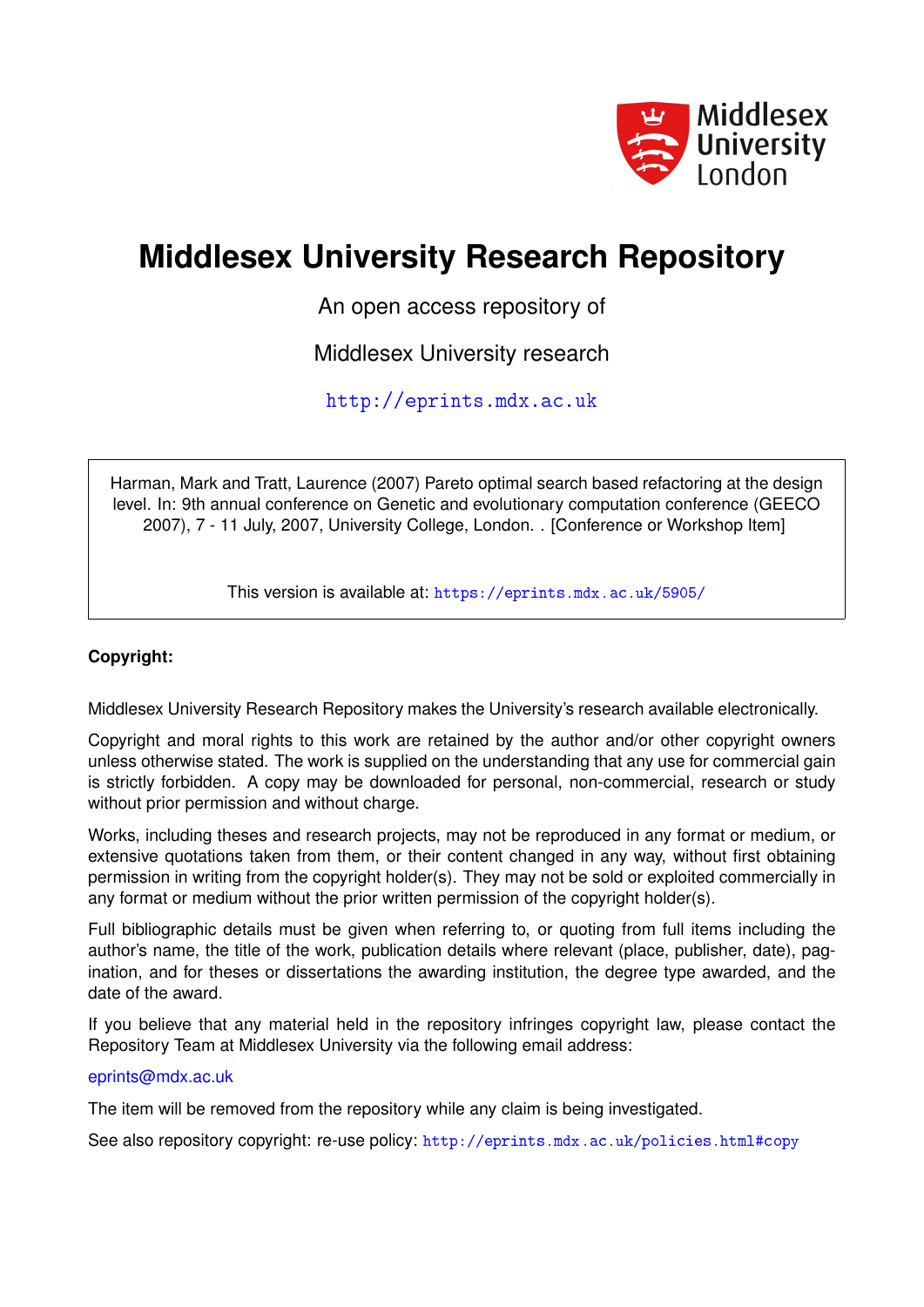## **Pareto Optimal Search Based Refactoring at the Design Level**

Mark Harman, Laurence Tratt Department of Computer Science King's College London Strand, London, WC2R 2LS mark.harman@kcl.ac.uk, laurie@tratt.net

## **ABSTRACT**

Refactoring aims to improve the quality of a software systems' structure, which tends to degrade as the system evolves. While manually determining useful refactorings can be challenging, search based techniques can automatically discover useful refactorings. Current search based refactoring approaches require metrics to be combined in a complex fashion, and produce a single sequence of refactorings. In this paper we show how Pareto optimality can improve search based refactoring, making the combination of metrics easier, and aiding the presentation of multiple sequences of optimal refactorings to users.

## **Categories and Subject Descriptors**

D.2.7 [Software Engineering]: Software—Restructuring, reverse engineering, and reengineering

#### **General Terms**

Experimentation

#### **Keywords**

Search based, software engineering, refactoring, Pareto optimality

#### **1. INTRODUCTION**

Software systems are subject to continual change and as they evolve to reflect new requirements, their internal structure tends to degrade. The cumulative effect of such changes can lead to systems that are unreliable, difficult to reason about, and unreceptive to further change. Refactorings aim to reverse this decline in software quality by applying a series of small, behaviour-preserving transformations, each of which improves a certain aspect of the system [8]. Standard examples of refactorings are: moving a method from one

*GECCO'07,* July 7–11, 2007, London, England, United Kingdom.

Copyright 2007 ACM 978-1-59593-697-4/07/0007 ...\$5.00.

class, to another to better reflect that methods use; inserting a class into the inheritance hierarchy to capture common properties of subclasses.

Currently refactorings have to be determined and applied by hand. While some useful refactorings can be easily identified, often it is difficult to determine those refactorings that would improve a system's structure. Unfortunately many seemingly useful refactorings, whilst improving one aspect of a system, make another aspect worse. This problem is particularly acute for large systems, or for systems with which the would-be refactorer is unfamiliar. Therefore it has been proposed to view refactoring as a search based technique, where an automated system can discover useful refactorings [15]. This can be achieved by determining an appropriate metric that measures the overall quality of the system and using it as a fitness function [10]. Useful refactorings are those which improve the metric.

There are three problems with this approach. First how to determine which are the useful metric(s) for a given system. Second finding how best to combine multiple metrics [15]. Third is that while each run of the search generates a single sequence of refactorings, the user is given no guidance as to which sequence may be best for their given system, beyond their relative fitness values.

In this paper we show how the concept of Pareto optimality can be applied to search based refactoring. Multiple runs of our search based refactoring system lead to the production of a Pareto front, the values of which represent Pareto optimal sequences of refactorings. Intuitively, each value on the front maximises the multiple metrics used to determine the refactorings. Users can therefore choose a value on the front that represents the trade-off between metrics most appropriate to them, in the knowledge that it is Pareto optimal. We also show how the production of a Pareto front lessens the need for complex combinations of metrics, since differing fitness functions contribute different Pareto optimal values to the front.

Through results obtained from 3 case studies on large realworld systems, the primary contributions of this paper are as follows: we show how Pareto optimality allows users to pick from different optimal sequences of refactorings, according to their preferences; we show that Pareto optimality applies equally to sub-sequences of refactorings, allowing users to pick refactoring sequences based on the resources available to implement those refactorings; we show how Pareto optimality can be used to compare different fitness functions, and to combine results from different fitness functions.

Permission to make digital or hard copies of all or part of this work for personal or classroom use is granted without fee provided that copies are not made or distributed for profit or commercial advantage and that copies bear this notice and the full citation on the first page. To copy otherwise, to republish, to post on servers or to redistribute to lists, requires prior specific permission and/or a fee.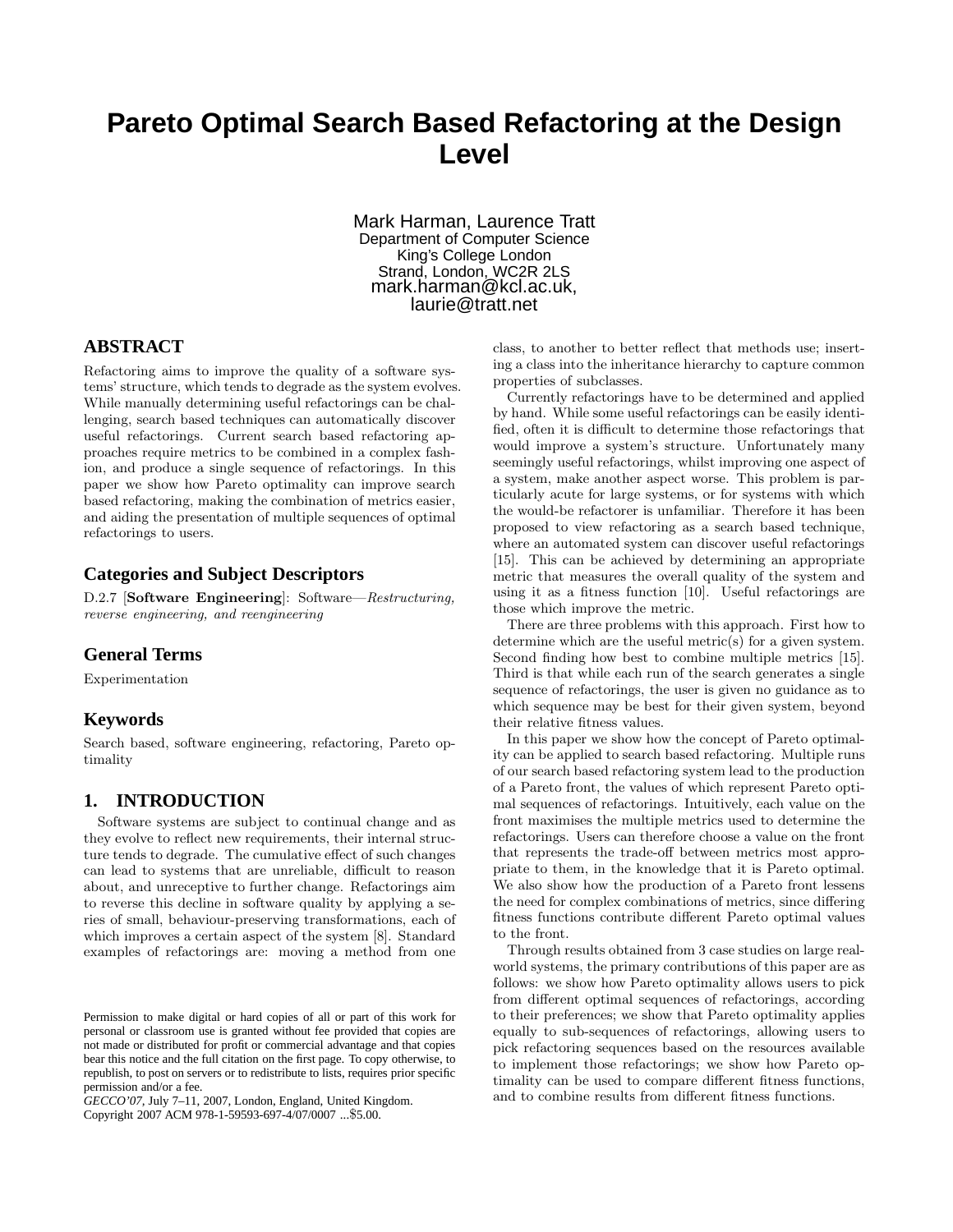The rest of this paper is structured as follows. In section 2 we describe previous work on search based software transformation, categorising existing approaches as either 'direct' or 'indirect' in their approach. We then describe the problems with existing approaches and outline the research questions we wish to address. In section 3 we then detail the approach we take to search based refactoring, including the indirect search based refactoring system we have constructed. In section 6 we show how Pareto optimality can be usefully applied to search based refactoring, including on sub-sets of data, and how many runs of our search based system it takes to build up a good set of Pareto optimal values. Finally in section 7 we show how Pareto optimality allows us to show that some fitness functions subsume others, and how it can combine the results of non-subsuming fitness functions.

#### **2. BACKGROUND**

#### **2.1 Search based refactoring and transformation**

Program refactoring is closely related to source–to–source program transformation, since both are concerned with altering the concrete representation of the program, while preserving its semantics. In both cases, the program is restructured in order to improve some property of the way in which the program expresses the computation it denotes. Several authors have previously considered the problem of automating the process of transforming or refactoring a program, using Search Based Software Engineering. There are two broad approaches considered in the literature. To distinguish between them in this paper, we call them the 'direct' and 'indirect' approach.

#### *2.1.1 Direct Approach*

In the direct approach, the program is directly optimized. That is, the possible variants of the program form the search space of the problem. Using this approach the transformation/refactoring steps are applied directly to the program, denoting moves from the current program to a near neighbour in the search space. This approach is best suited to a local search, because semantic preservation can only be ensured by applying a valid transformation to the individual. Therefore, with one exception, all work that has adopted this approach, has used local search techniques, such as hill climbing and simulated annealing.

The single exception is Ryan [17], who used Genetic Programming (GP) to automate parallelization for supercomputers. GP evolves versions of the program that do not necessarily preserve the semantics of the original, because GP crossover and mutation operations may (either subtlely or radically) alter the behaviour of the original program. This means that it is possible that Ryan's approach will produce a version of the program that increases paralellizability, but that is not faithful to the semantics of the original. To address this problem of semantic compliance, Ryan used a set of test cases to measure how close the GP-evolved solution was to the original. This formed a part of the fitness assessment for the GP.

However, the problem remains that subtle changes in semantics might mean that the program merely appears to be faithful to the semantics of the original, according to the selected set of test cases. For refactoring, this is unacceptable,

as the refactored (i.e. transformed) version of the program must be guaranteed to preserve the semantics of the original.

Apart from Ryan's work on GP for parallelization, other work on the direct approach has avoided the use of GAs because of the problem of ensuring correctness when the cross over operator is applied. The parallelization problem was also addressed by Williams [21] using the direct approach with local search techniques. More recently, O'Keefe and O'Cinnéide [15] have applied the direct approach to the problem of refactoring. They use a collection of 12 metrics to measure the improvements achieved when methods are moved between classes. These 12 lower–level metrics are combined using various weightings to assess more subjective and higher level indirect metrics such as 'flexibility' and 'understandability'. The weightings represent the various degrees to which the authors believe that these 12 metrics contribute to the higher level concepts indirectly measured.

#### *2.1.2 Indirect Approach*

In the indirect approach, the program is indirectly optimized, via the optimization of the sequence of transformations to apply to the program. In this approach the program is optimized by a sequence of transformations and it is the set of possible sequences of transformations that form the search space. Fitness is computed by applying the sequence of transformations to the program in question and measuring the improvement in the metrics of interest. In this way, the goal remains the refactoring/transformation of the program, but the optimization is performed on the transformation sequence and fitness is computed indirectly, by applying the transformation sequence to the program.

In the indirect approach, it is possible to apply global search techniques (such as genetic algorithms) because the sequence of transformations can be subjected to arbitrary crossover and mutation operations. The result would be an arbitrarily changed sequence of transformations. However, since all transformations are meaning preserving, all such changes to the sequence are also guaranteed to be meaning preserving.

The first authors to use search in this way were Cooper et al. [5], who used biased random sampling to search a space of high level, whole-program, transformations for compiler optimization. The order of application of optimization steps plays a crucial role in the quality of the results and so the search problem is to identify the optimal application order. Cooper et al. compare the results of their experiments with those obtained using a fixed set of optimizations in a predetermined order, showing that search can find better orders of application. Some whole program transformations may enable others and this is highly program-dependent. Therefore, no single ordering of whole program of transformations will suit all programs.

Williams [21] also used a genetic algorithm to find sequences of whole-method transformations in order to optimize method paralellizability. Williams compared the direct and indirect approaches to the parallelization problem, when applied to small laboratory example programs, reporting that the direct approach outperformed the indirect approach. Nisbet [14] also used a GA to find program restructuring transformations for FORTRAN programs to execute on parallel architectures.

Fatiregun et al. [6, 7] showed how search based transformations could be used to reduce code size and construct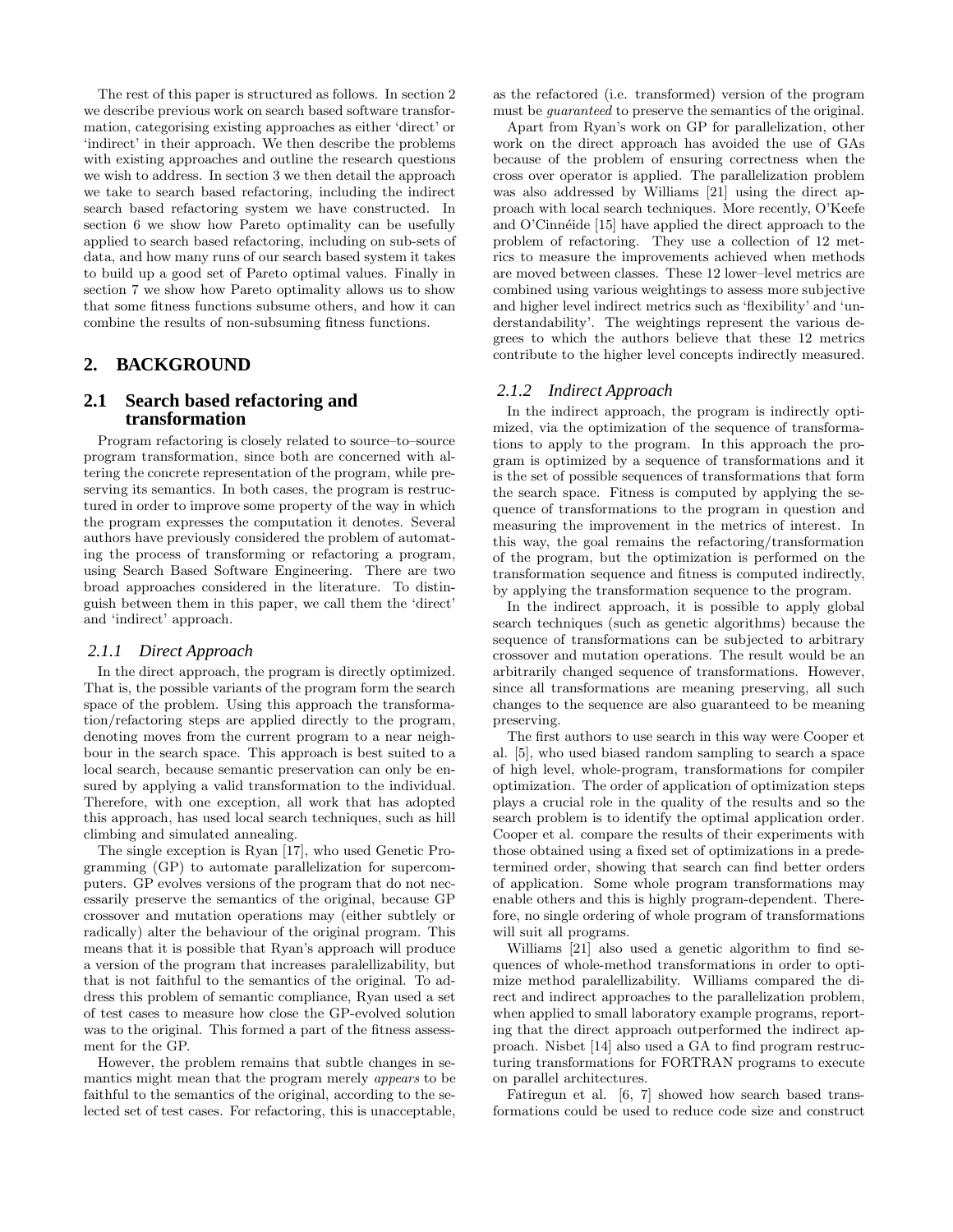amorphous program slices. Their approach also followed the indirect approach, treating the sequence of transformations to be applied as the individual to be optimized, allowing them to explore the relative value of greedy, GA, hill climbing and random algorithms. However, their transformation steps were smaller atomic level transformations than the transformation tactics used by Williams and Nisbet, or the transformation strategies used by Cooper et al. Also, for Fatiregun et al., the goal was to reduce program size rather than to improve performance.

Seng et al. [18] propose an indirect search based technique, using a GA over sets of refactorings. In contrast to [15], the multiple weighted metrics they combine into a single fitness function are based on well-known measures of coupling between program components.

The indirect approach is an example of a search based sequencing problem. Other related sequencing and prioritization problems have also been attacked using Search Based Software Engineering, for example sequencing of requirements implementations [2, 9, 11], sequencing of work packages in project planning [1] and sequencing of test cases for regression test case prioritization [12, 13, 16, 20].

In all of these problems, it is the sequence that is the final result of the optimization process. By contrast, in search based transformation/refactoring the final result is the program obtained by applying the sequence of transformations to the original program, making this a very different kind of sequencing problem.

#### **2.2 Problem Statement**

In both the direct and indirect approach, previous work has considered the search based transformation and refactoring problems as single objective search problems. Where multiple metrics have been collected, for example, in the approach to refactoring due to O'Keefe and O'Cinneide [15], the 12 directly computed source code metrics are combined, using weights, into a single objective fitness function. Weighting is a well-established approach to solving multiple objective problems, but it can suffer from several problems when the choice of weight coefficients is unclear and when the various metric values are not independent, as is the case with search based refactoring. This makes determining the relative quality of the fitness function difficult.

Furthermore, for some tasks, one may wish to add new metrics into the fitness function (or remove certain metrics) to get best use from the system; this is currently an extremely daunting task. A second issue is that multiple runs of a search based refactoring system may return different results. However, the user is given no guidance as to which sequence of transformations may be best, beyond their relative fitness values; on their own these do not always give a complete picture.

## **2.3 Research problems**

In this paper we seek to address the following research problems:

- 1. How to allow users to differentiate between the results returned by multiple runs of a search based refactoring system.
- 2. Whether it is possible to reduce the reliance of search based refactoring on exceptionally well-crafted fitness

functions, requiring complex combinations of metrics using differential weightings.

3. How search based refactoring may take into account the level to which users wish to refactor. For example, users may only have limited resources available to implement refactorings.

#### **3. APPROACH**

We have built a general search based system in the Converge language [19] which reads in arbitrary Java systems, performs search based refactorings upon them, and returns a sequence of refactorings as its output. As a system is read in, it is converted into a UML-like design model where low-level details in method bodies are largely ignored. The system is capable of handling the full Java 1.5 language and can be configured to express a wide variety of transformations, refactorings, and metrics.

#### **3.1 CBO**

In the interests of brevity, we consider two metrics which measure the quality of a system. The first of those is the Coupling Between Objects (CBO) metric from Briand et. al.'s catalogue of metrics [3]; we define a second metric SDMPC in section 5. CBO measures the coupling between classes in a system and is formally defined thus:

$$
CBO(c) = |\{d \in C - \{c\}| uses(c, d) \lor uses(d, c)\}|
$$

where C is the set of all classes in the system and  $uses(x, y)$ is a predicate that is true if there is a relationship between the two classes  $x$  and  $y$  e.g. an attribute or local variable of type  $y$  in  $x$ . As this suggests, although our system refactors at the design level, we record relationships between classes that occur within method bodies. In order to calculate the total CBO of an entire system we sum the CBO of each class:

$$
CBO(C) = \sum_{d \in C} CBO(d)
$$

Since it is considered to be desirable to have systems with lower degrees of coupling, it is desirable to minimise the CBO value of any given system.

#### **3.2 Refactorings**

Following Seng et. al. [18] we consider only the move method refactoring, also reusing the following simple heuristic optimisations of the search:

- Each method can be moved a maximum of once.
- Do not move a method if it would cause the resulting system to not compile (e.g. do not move a method from a non-abstract class if it overrides a method in an abstract superclass).
- Only move a method to a class it already has a relationship with.

A move method refactoring records three pieces of information: the class  $c$  the method is being moved from, the specific method  $m$  in  $c$ , and the class  $d$  that the method is being moved to.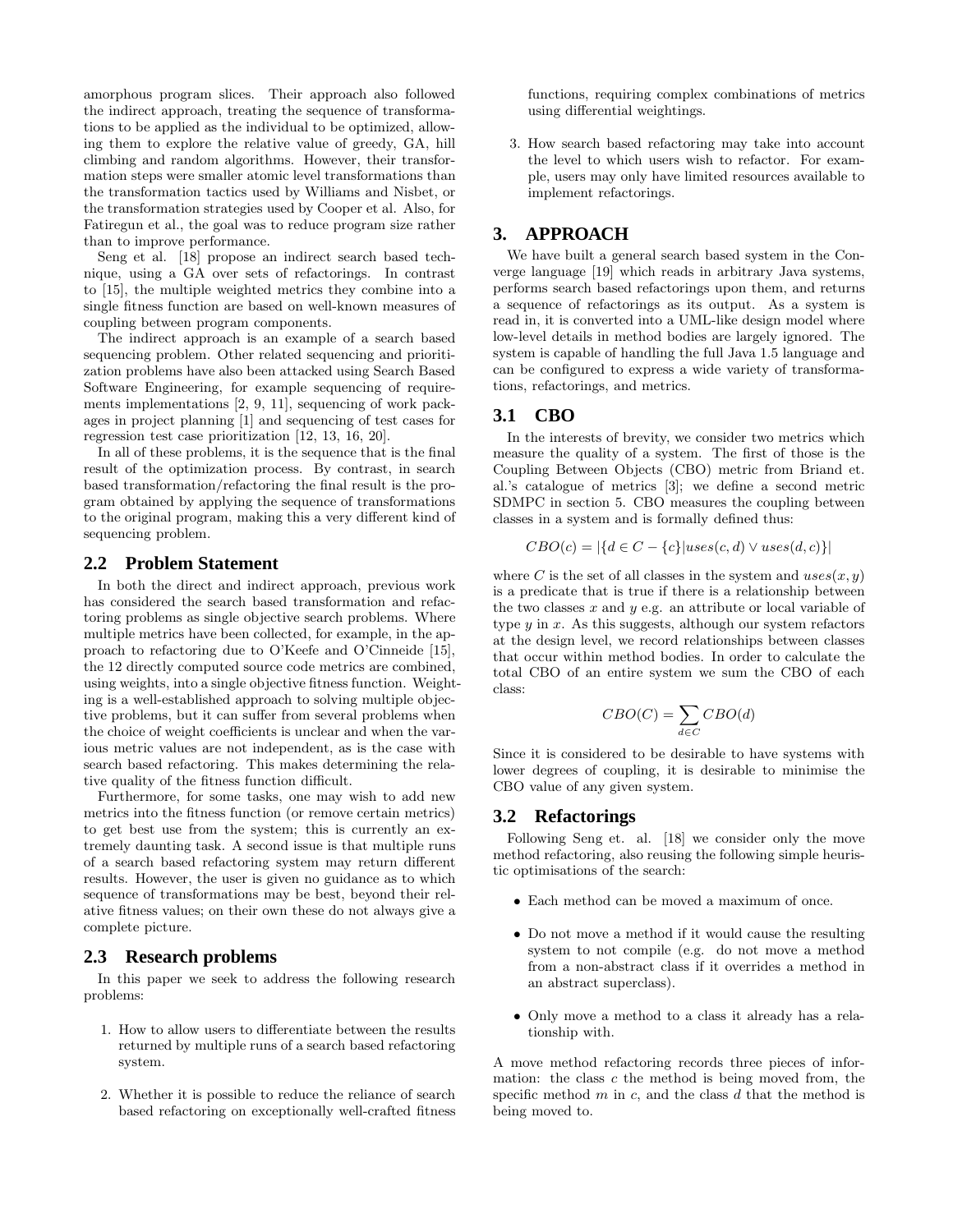## **3.3 Systems under analysis**

In this paper we report the results of experiments on the following three systems:

JHotDraw v5.3 A GUI-based drawing application.

Maven v2.04 A system building tool similar in spirit to make.

XOM v1.1 An XML API.

All three systems are non-trivial real world systems, in the region of 20,000 to 40,000 lines of code. JHotDraw was chosen because it has been used in a previous search based refactoring system [18] and is often considered an example of good design. Maven and XML represent very different styles of applications, and have very different styles of system design, than JHotDraw.

#### **3.4 Determining search based refactorings**

Our search based approach is indirect in nature because it optimizes a sequence of refactorings. The search algorithm itself is a non-deterministic, non-exhaustive hill climbing approach. In order to determine refactorings, we start with an unadulterated system and record the system's fitness value. We then choose a random move method refactoring and apply the refactoring to the system. The fitness value of the updated system is then calculated. If the new fitness value is worse than the previous value, we discard the refactoring and try another. If the new fitness value is better than the previous, we add the refactoring to our current sequence of refactorings, and apply the refactoring to the current system to form the base for the next iteration.

During each iteration a large number of possible refactorings can be tried; therefore we set a cut off point for checking neighbours before concluding that we have reached a local maximum. Our default cut-off point is to check 500 neighbours.

A high-level view of our search algorithm is as follows (where  $S$  is the input system and  $ff$  is the fitness function):

```
refactorings \leftarrow [last\_fitness \leftarrow ff(S, \lceil \rceil)repeat
  for i = 0 to cutoff-point do
     new\_refactoring \leftarrow pick a random refactoringnew\_fitness \leftarrow ff(S, \, \text{refactoring} + \text{new\_refactoring})if new fitness better than last fitness then
        refactoring \leftarrow refactoring + new_refactoringlast\_fitness \leftarrow new\_fitnessbreak
     end if
  end for
  if i = cutoff-point then
     break
  end if
until true
```
The end result of our search is a sequence of refactorings and a list of the before and after values of the various metrics involved in the search. Note that the ordering of refactorings is important since some refactorings may only improve the fitness function after other refactorings have been performed.

## **4. USING A SINGLE METRIC AS A FITNESS FUNCTION**

As a simple first experiment, we use the CBO metric as the sole part of a fitness function to determine refactorings. Using the XOM system as an example, its initial CBO value is 351. A representative run of our search based refactoring approach finds 68 move method refactorings such as:

Move makeProcessingInstruction from NodeFactory to Nodes Move copy from FastReproducer to DocType Move insertChild from NodeFactory to Element

The chain of refactorings found by the search reduces the CBO value to 272. In practical terms this seeming improvement is misleading since the improvement in CBO is at the expense of other desirable aspects of the system. As an example, Figure 1 shows that, when the search is guided solely by CBO, the refactored system has emptied several classes of methods, while leading to the creation of a so-called 'god class' i.e. a class with an undesirably large number of methods in it [4].

In common with many APIs, XOM has a large number of small methods which appear to be good candidates for refactorings, so it is not surprising that XOM suffers from this effect. Using this single metric, the same effect, albeit less extreme, is also clearly observable on Maven; the effect on JHotDraw is relatively small. As this shows, a metric which can severely distort many of its inputs is likely to be of very limited use in practise.



Figure 1: Method distribution in XOM before and after search based refactoring using the CBO metric as the fitness function. The refactored system has been achieved in large part by placing methods into one single 'god' class.

## **5. COMBINING METRICS**

Using a single metric to guide search based refactoring has an obvious problems: optimizing only one aspect of the system can make other important measures of quality unacceptably worse. Therefore it is common to combine more than one metric when designing an appropriate fitness function, with the intuitive idea that the combination of metrics should prevent any one metric being unduly favoured.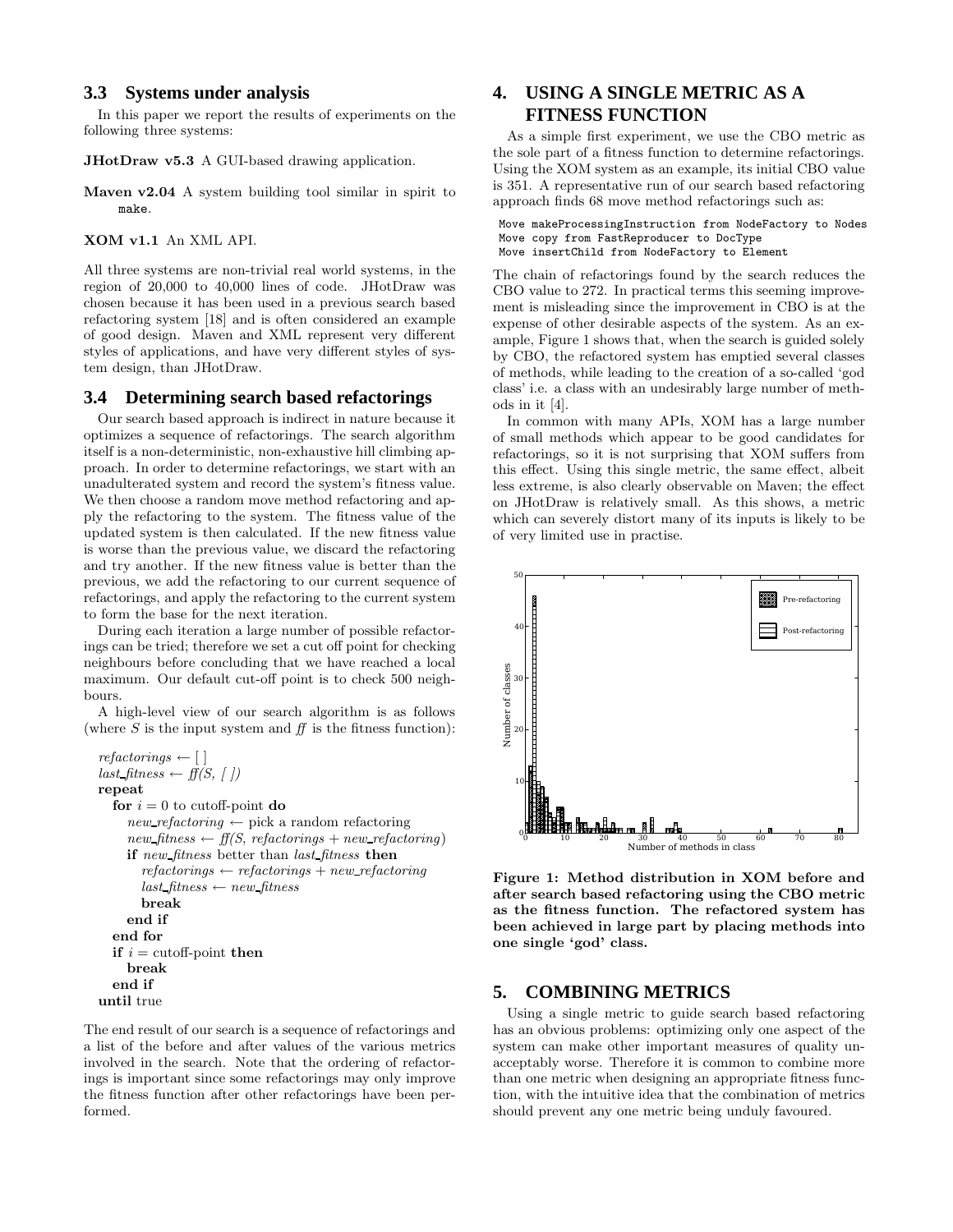In the case of the previous example, statistical theory provides a simple 'counter metric' to CBO's tendency to bloat a small number of classes with large numbers of methods. The second metric we use is the standard deviation of methods per class in the system which we write as  $SDMPC(C)$  (note that the number of methods in the system stays constant no matter how many move method refactorings we use).

We now confront an immediate problem: how should we combine these two metrics into one fitness function? Initial candidates include  $CBO(C) * SDMPC(C)$  or  $CBO(C) +$  $SDMPC(C)$ , possibly with weightings attached to the individual metrics. Previous search based refactoring approaches [15, 18] combine metrics together in often complex fashions, and with the choice of weightings for various metrics often unclear. In similar fashion we initially arbitrarily define our new fitness function to be  $CBO(C) * SDMPC(C)$ .



Figure 2: 20 runs of the search based refactoring using the  $CBO(C) * SDMPC(C)$  fitness function where each run is in increasingly darker shades of grey. Lower values are favoured for both axes. The search started in the top-right corner of the graph.

Armed with this new fitness function, we run our search based refactoring system again. Figure 2 shows the output from running the system 20 times on XOM; each run takes approximately 3 minutes on an AMD 4200+ desktop PC. As expected, the new fitness function improves the CBO value of the refactored system while also improving the SDMPC of the system. However Figure 2 is more notable for two things that it does not tell the user. First which is the 'best' of the 20 sequences of refactorings discovered? Second is this a good fitness function? We tackle both questions in subsequent sections.

## **6. PARETO OPTIMALITY**

In this section we show how the concept of Pareto optimality naturally applies to search based refactoring. In order to do that, we first define the concept of Pareto optimality and a Pareto front.

#### **6.1 Definition**

In economics the concept a Pareto optimal value is effectively a tuple of various metrics that can be made better or worse. A value is Pareto optimal if moving from it to any other value makes one of its constituent metrics worse; it is said to be a value which is not dominated by any other value. For any given set of values there will be one or more Pareto optimal values. The sub-set of values that are all Pareto optimal is termed the Pareto front of the set.

In the context of search based systems, one additional concept is important. In theory, for a search based system there is a 'true' Pareto front — that is, the front from which no other combinations of refactorings can produce any more Pareto optimal values. We assume that production of this 'true' front is impossible analytically, and impractical through exhaustive search. Therefore, the front of Pareto optimal values we can create after any given number of runs is considered to be an approximation to the 'true' front. Further runs of the system may improve the front approximation (note that improvements may only improve part of the front, leaving the rest of the front at its previous value).

However, we do not necessarily expect our approximation to ever reach the 'true' front, and indeed we are unlikely to be able to tell if this has happened, since we can not, in general, determine in advance if further runs of the system might improve the front further. Consequently, in the rest of this paper, we assume that any given Pareto front is an approximation of the 'true' Pareto front, since this is the reality of Pareto fronts in search based systems.

#### **6.2 Creating a Pareto front**

Figure 2 showed the result of running the search based system on XOM 20 times. However there is no obvious way to determine which is the 'best' value(s) from the resulting data. Since, in this case, lower values are better for both axes, intuitively one might expect that the value in the 'bottom left' would be the best possible value — however there are several values that one could argue are the 'real bottom left'.

Figure 3 shows the Pareto front calculated from Figure 2, with the front in the bottom left of the graph. The user can thus select one of the values on the front knowing that, from the existing runs, they are guaranteed to be picking one of the Pareto optimal points.



Figure 3: The XOM refactoring Pareto front from Figure 2.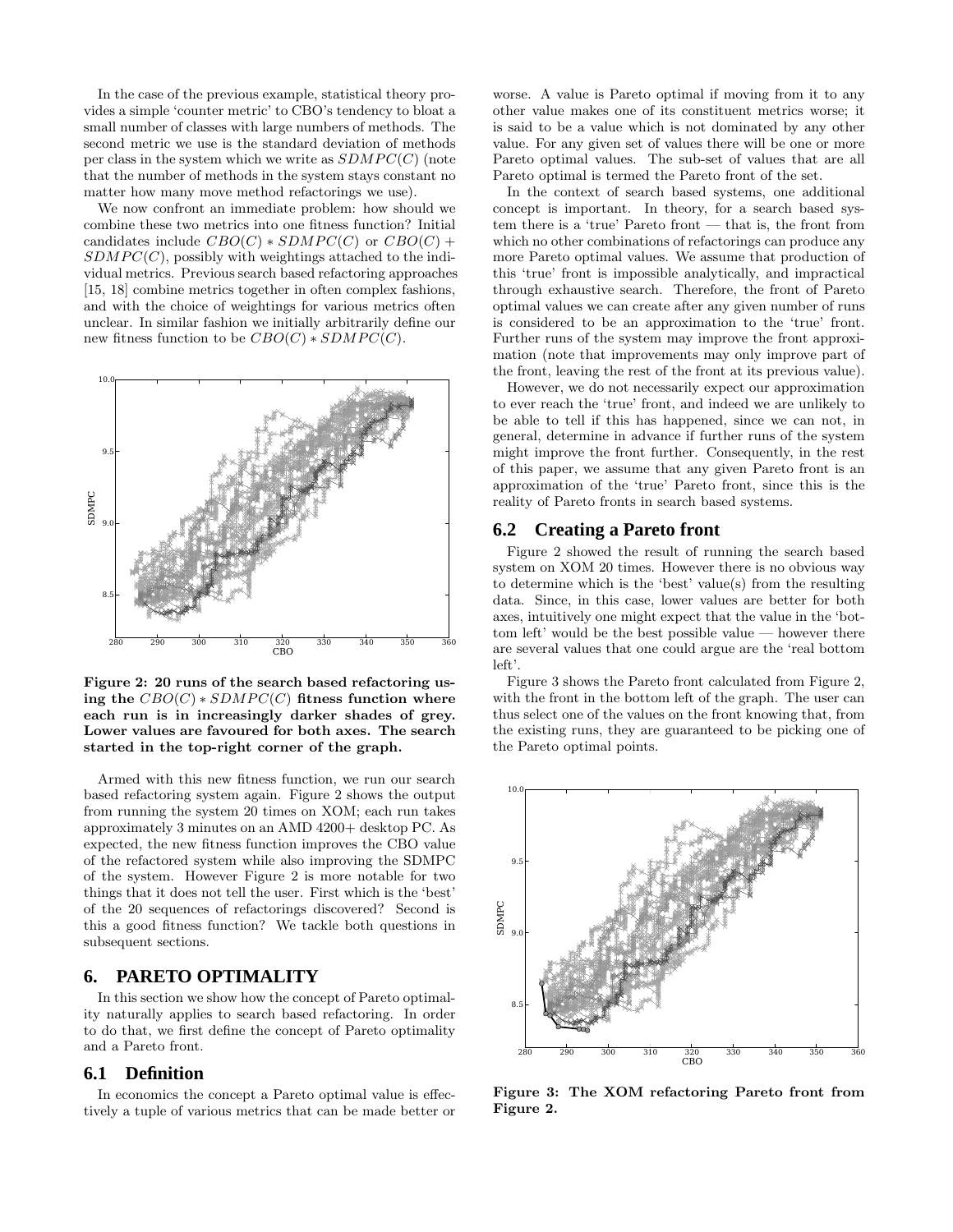

Figure 4: The Pareto front created by 20 runs on JHotDraw when limited to at most 50 refactorings. For comparison the front of the complete search, which involves several times as many transformations, is shown in light grey.

All the points on a Pareto front are, in isolation, considered equivalently good. In such cases, it might be that the user may prefer some of the Pareto optimal points over others. For example users who are more interested in achieving a low CBO than they are in a low SDMPC may pick a point on the left of the front.

Often one finds that the user has further criteria which may narrow down which of the Pareto optimal values is most suitable. In our case, an important additional criterion is the number of refactorings required to reach a given point on the Pareto front: often a developer would prefer to perform as few refactorings as possible to achieve an improved system. In Figure 3 for example, points on the front range from 211 to 231 refactorings.

#### **6.3 Pareto fronts of data sub-sets**

For search based refactoring, the additional criteria of the number of refactorings that a developer would need to make is more important in practice than we have hitherto given credit. Because of the simplistic metrics we have used to guide our search, large numbers of refactorings are generated. For example, for JHotDraw our search will typically suggest over 350 refactorings. While more complex combinations of metrics would reduce this number significantly (see [18]), for large systems it is still likely to be the case that developers may not have sufficient resources available to make all suggested refactorings.

The concept of a Pareto front makes as much sense with subsets of data as it does for complete sets. Thus we can allow developers to determine how many resources they are prepared to make available for refactoring, and to generate a Pareto front that respects that limit. Figure 4 shows the Pareto front resulting from restricting the search based refactoring of JHotDraw to the first 50 refactorings; for comparison the Pareto front for the full search (which requires over 350 refactorings) is shown in the far bottom left.

As Figure 4 partly suggests, the number of points on, and

general shape of, the Pareto front for the sub-setted data can, and generally will be, different than that of the front for the full set of data. Although we do not show it here, due to space limitations, we have found that one can get surprisingly different shaped fronts for different sub-sets of the refactorings.

#### **6.4 Evolution of the Pareto front approximation**

Up until this point the various visualizations of the refactoring system we have shown have used 20 runs worth of data. Part of the reason for choosing this figure is that it is the point at which the visualizations used thus far remain reasonably uncluttered. However, while it is intuitively clear that the more runs one makes, the better Pareto front approximation will become, it is very important to know how many runs a search based refactoring system will need to achieve a reasonable approximation.

Figure 5 shows how the Pareto front approximation evolves for the Maven system. It depicts the Pareto front approximation at each multiple of 20 runs (though iterations which do not change the front are not shown). Since many iterations evolve only part of the front, most iterations share some points in common with previous iterations.

The first thing we observe is that the very first run of the search system creates a front with 3 points in it: depending on the fitness function, it is possible for a run of the search system to generate multiple points on the front approximation.

Our next observation relies on the fact that the visualization captures not only the evolution of the Pareto front approximation, but also only shows the first run to have discovered any given point on the front (i.e. if both run M and run N, where  $N > M$ , have point  $(x, y)$  then the graph shows run  $M$  as being the source of that point). While the front of the first run gives us little real indication of the front achieved after 200 runs, we can see that by run 20 the Pareto front has already evolved into a reasonable approximation to the front achieved after 200 runs. Indeed, only runs 100 and 140 (and, to a lesser extent 60 and 180) make further significant updates to the front approximation.

As Figure 5 shows, while longer runs of the search system create better front approximations, one gets good results after relatively few runs. For very large software systems, where running the search system may be quite slow, this is an important result as it allows developers to get reasonable quality answers quickly. Furthermore since our search based approach is an anytime algorithm, developers are free to execute extra runs of the system if they feel they have not yet achieved points of sufficient quality on the front approximation.

## **7. MULTIPLE FITNESS FUNCTIONS AND PARETO OPTIMALITY**

Pareto optimality allows us to determine whether one fitness function is subsumed by another: broadly speaking, if fitness function  $f$  produces data which, when merged with the data produced from function  $f'$ , contributes no points to the Pareto front then we say that  $f$  is subsumed by  $f'$ . While theoretically one needs to test all possible inputs to f to confirm this, one need only find one counter-example to show non-subsumption.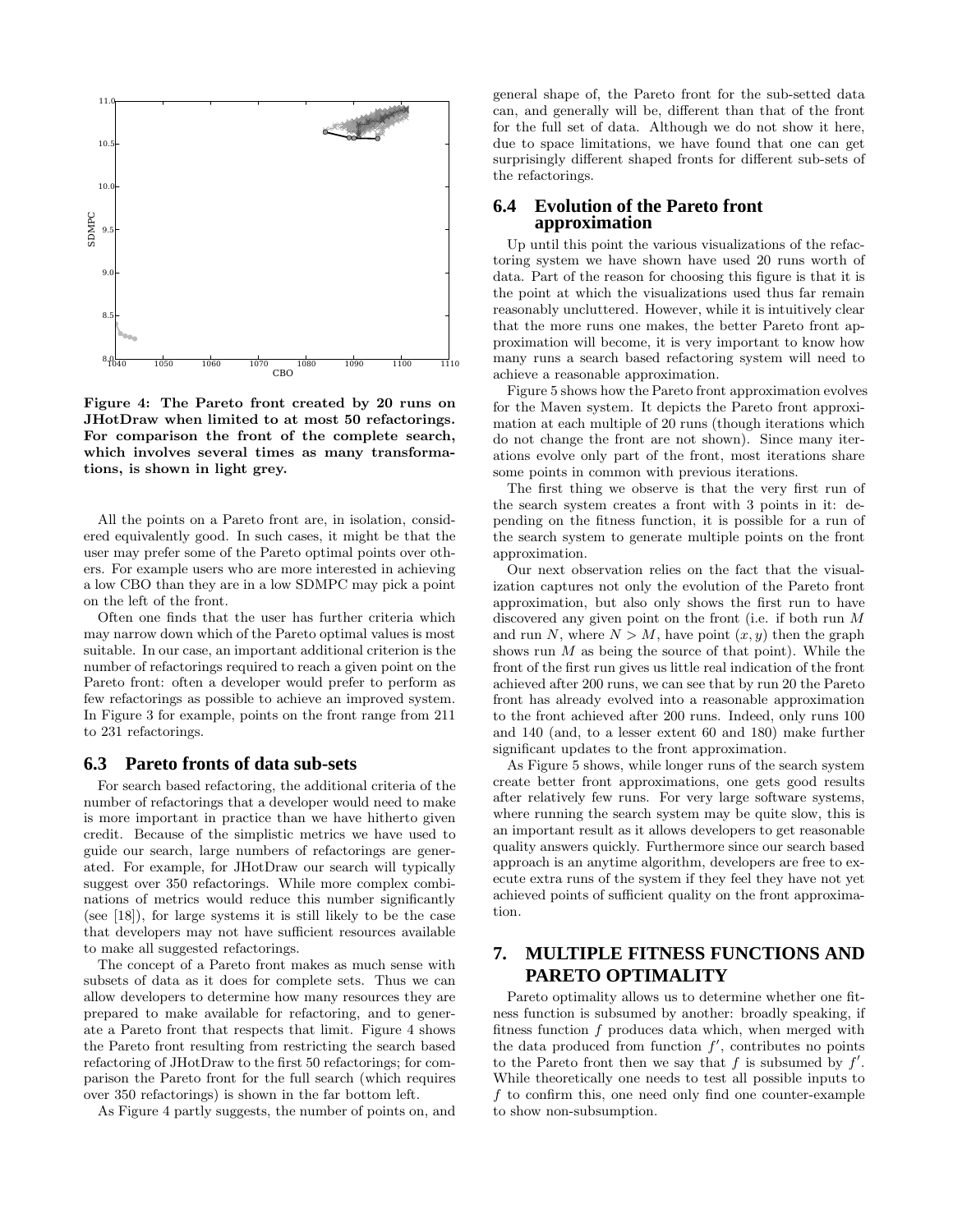

Figure 5: This shows the Pareto front approximation for Maven after each multiple of 20 runs (iterations which do not evolve the front approximation are not shown). When parts of a front approximation are shared with previous iterations, the first iteration which discovered a point is indicated.

Earlier we noted that two of the more obvious ways to combine the CBO and SDMPC metrics into a fitness function are  $CBO(C) * SDMPC(C)$  and  $CBO(C) + SDMPC(C)$ . Thus far in this paper we have used the former of these two fitness functions to guide our search based refactoring system. Using the latter fitness function on any of the systems under examination in this paper, we quickly find that it is not subsumed by the former i.e. it produces distinct Pareto optimal values.

Although it may not be immediately apparent, Pareto optimality confers a benefit potentially more useful than simply determining whether one fitness function is subsumed by another. If two fitness functions generate different Pareto optimal points, then we can naturally combine the different points into a single front. As Figure 6 shows, for JHotDraw the two different fitness functions give the user extra, and indeed substantially different, Pareto optimal refactoring sequences to choose from.

As this shows, Pareto optimality has many benefits for search based refactoring. It lessens the need for 'perfect' fitness functions; indeed, different fitness functions can increase the diversity of Pareto optimal values presented to the user.

#### **7.1 Fitness values as tuple**

The more diverse the points on the Pareto front, the more choice the user of our search based refactoring system has. In this section we show one example of a non-traditional approach to a refactoring fitness function that can generate significantly different points on the Pareto front.

First we treat the fitness function not as a combined value of metrics, but as a tuple  $(CBO(C), SDMPC(C))$  of the two individual metrics. A fitness value  $(a, b)$  is considered better than  $(x, y)$  iff  $(a < x \land b <= y) \lor (b < y \land a <= x)$ ; intuitively this says that a fitness value is better than another provided it makes one metric better and the other metric no



Figure 6: The Pareto front generated by 100 runs of the two fitness functions  $CBO(C) * SDMPC(C)$  and  $CBO(C) + SDMPC(C)$  on JHotDraw. Notice that both fitness functions contribute different point(s) on the front.

worse. As Figure 7 clearly shows, this technique leads to significantly different Pareto optimal points than the previous two metrics. The purpose of this example is not necessarily to show that this particular fitness function is useful, but rather to show that non-traditional fitness functions may yield useful Pareto optimal values.

## **8. FUTURE WORK**

While we believe that this paper provides a solid foundation for using the Pareto optimality concept in search based refactoring, subsequent research could go in many different directions. The most obvious future direction is to extend our search based refactoring system to measure more complex metrics and to investigate how different combinations of metrics effect the results of the search, and we are currently working to this end.

We also believe that evaluating different metrics and fitness functions based on the notion of Pareto optimal value subsumption could prove very important for practical uses of search based refactoring. This will partly involve determining which metrics and fitness functions are subsumed by others and, for those that are not subsumed, those that provide the most diverse sets of Pareto optimal values.

We have performed some simple experiments which suggest that treating refactoring fitness values as tuples may prove more effective than the traditional coalesced fitness values, since one can express more complex and realistic constraints such as 'accept a refactoring if it makes metric M better but metric N no more than  $1\%$  worse than its previous value'. Future research may allow small numbers of metrics, when considered as part of a tuple, to provide equally convincing real-world refactorings as a larger number of coallesced metrics.

#### **9. CONCLUSIONS**

In this paper we first defined the concept of 'direct' and 'indirect' approaches to search based refactoring and dis-